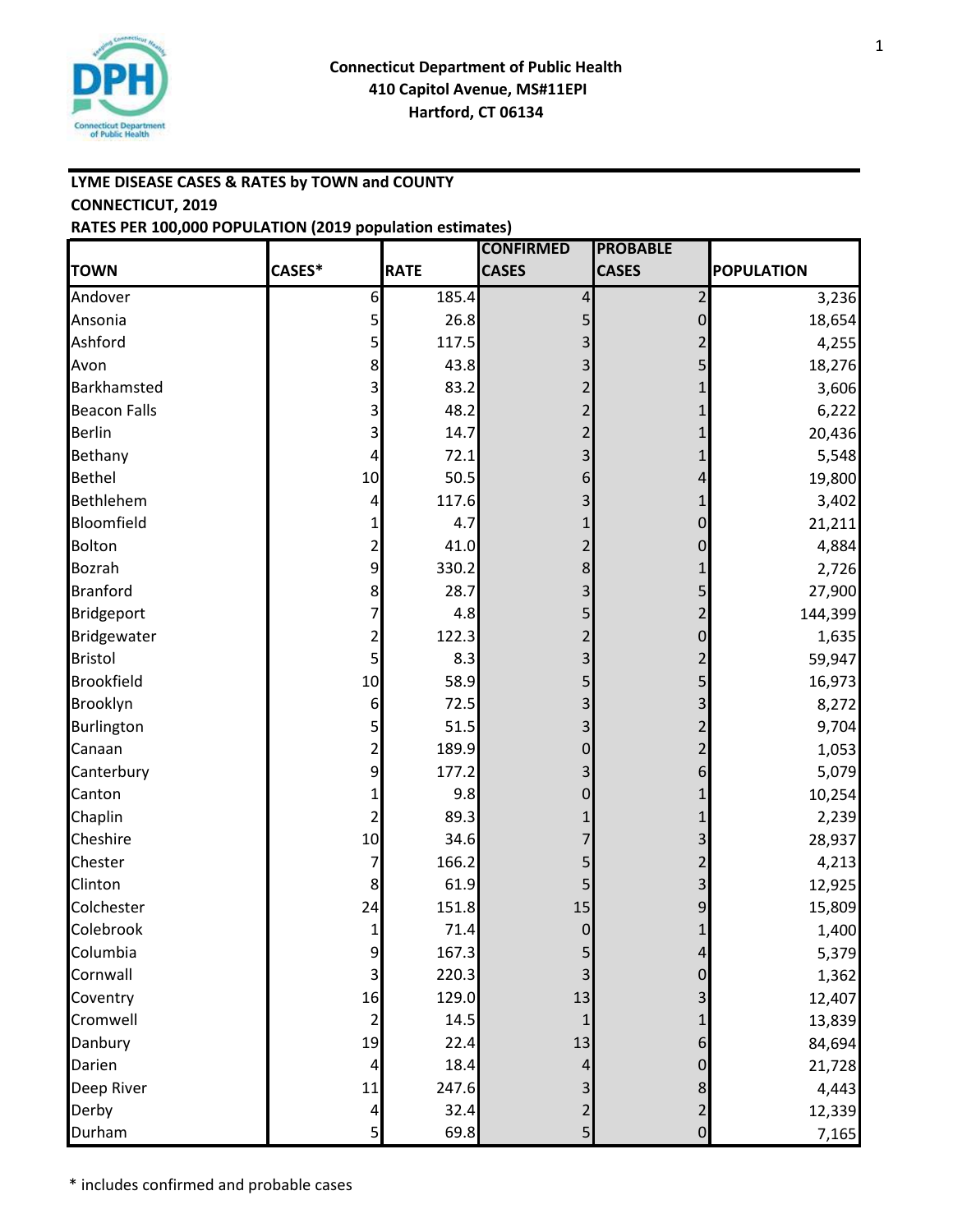

|                      |                |             | <b>CONFIRMED</b> | <b>PROBABLE</b> |                   |
|----------------------|----------------|-------------|------------------|-----------------|-------------------|
| <b>TOWN</b>          | CASES*         | <b>RATE</b> | <b>CASES</b>     | <b>CASES</b>    | <b>POPULATION</b> |
| <b>East Granby</b>   | $\pmb{4}$      | 77.8        | 3                | $\mathbf{1}$    | 5,140             |
| East Haddam          | 17             | 189.0       | 13               | 4               | 8,997             |
| <b>East Hampton</b>  | 8              | 62.5        | 5                |                 | 12,800            |
| <b>East Hartford</b> | 2              | 4.0         | $\overline{0}$   |                 | 49,872            |
| East Haven           | 7              | 24.5        | 6                |                 | 28,569            |
| East Lyme            | 22             | 119.2       | 15               |                 | 18,462            |
| <b>East Windsor</b>  | 3              | 25.7        | 3                | 0               | 11,668            |
| Eastford             | 3              | 167.6       | 3                | 0               | 1,790             |
| Easton               | 7              | 93.1        | 4                |                 | 7,521             |
| Ellington            | 3              | 18.2        | 3                | 0               | 16,467            |
| Enfield              | 4              | 9.2         |                  |                 | 43,659            |
| <b>Essex</b>         | 6              | 90.0        | 3                |                 | 6,668             |
| Fairfield            | 9              | 14.5        | 8                |                 | 62,045            |
| Farmington           | 5              | 19.6        | 2                |                 | 25,497            |
| Franklin             | 4              | 208.3       | $\overline{0}$   |                 | 1,920             |
| Glastonbury          | 7              | 20.3        | 5                |                 | 34,482            |
| Goshen               | 4              | 139.7       | 2                |                 | 2,863             |
| Granby               | 10             | 86.9        | 7                | 3               | 11,507            |
| Greenwich            | 1              | 1.6         |                  | 0               | 62,840            |
| Griswold             | 24             | 208.1       | 16               | 8               | 11,534            |
| Groton               | 7              | 18.2        | 4                |                 | 38,436            |
| Guilford             | 12             | 54.2        | 9                | 3               | 22,133            |
| Haddam               | 7              | 85.4        | 5                |                 | 8,193             |
| Hamden               | 15             | 24.8        | 13               |                 | 60,556            |
| Hampton              | 5              | 271.4       | 4                |                 | 1,842             |
| Hartford             | 8              | 6.6         | 6                |                 | 122,105           |
| Harwinton            | 7              | 129.2       |                  |                 | 5,420             |
| Hebron               | 11             | 115.7       |                  |                 | 9,504             |
| Kent                 | $\overline{2}$ | 72.0        | $\Omega$         | $\overline{2}$  | 2,777             |
| Killingly            | 10             | 57.7        | 8                | 2               | 17,336            |
| Killingworth         | 7              | 110.0       |                  |                 | 6,364             |
| Lebanon              | 13             | 182.0       | $11\,$           |                 | 7,144             |
| Ledyard              | 11             | 75.2        | 9                |                 | 14,621            |
| Lisbon               | 4              | 94.8        | 2                |                 | 4,220             |
| Litchfield           | 9              | 111.2       | 5                |                 | 8,094             |
| Lyme                 | 2              | 86.4        | 2                | 0               | 2,316             |
| Madison              | 16             | 88.7        | $11\,$           |                 | 18,030            |
| Manchester           | 6              | 10.4        |                  |                 | 57,584            |
| Mansfield            | 23             | 90.2        | 19               |                 | 25,487            |
| Marlborough          | 7              | 110.5       | 4                |                 | 6,335             |
| Meriden              | 12             | 20.2        | 10               |                 | 59,395            |
| Middlebury           | 4              | 51.3        | $\overline{3}$   | 1               | 7,798             |

2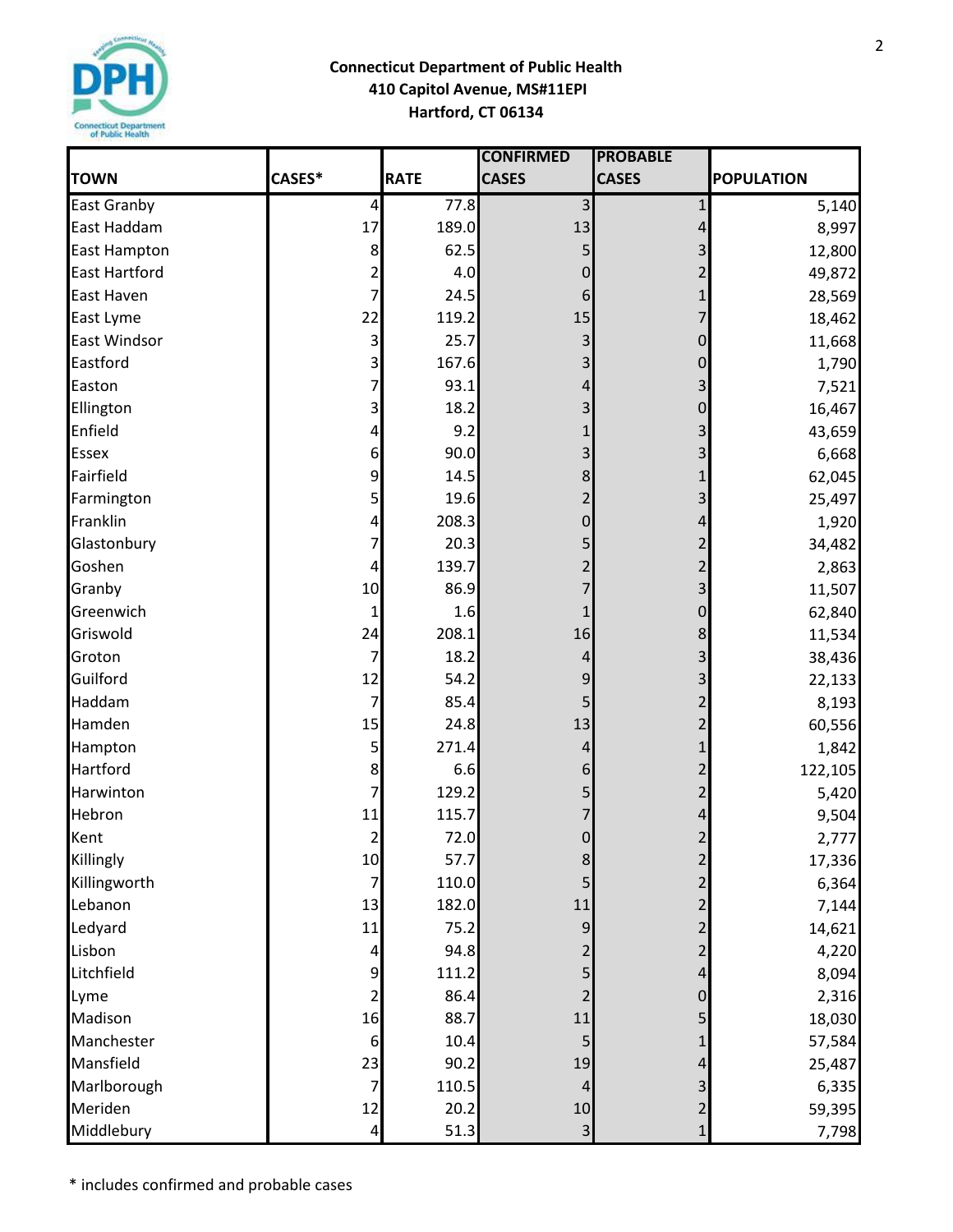

|                      |                  |             | <b>CONFIRMED</b> | <b>PROBABLE</b> |                   |
|----------------------|------------------|-------------|------------------|-----------------|-------------------|
| <b>TOWN</b>          | CASES*           | <b>RATE</b> | <b>CASES</b>     | <b>CASES</b>    | <b>POPULATION</b> |
| Middlefield          | 7                | 160.0       | 6                | $\mathbf{1}$    | 4,374             |
| Middletown           | 18               | 38.9        | 12               | 6               | 46,258            |
| Milford              | 17               | 31.1        | 12               |                 | 54,747            |
| Monroe               | 12               | 61.7        | 9                |                 | 19,434            |
| Montville            | 21               | 113.5       | 9                | 12              | 18,508            |
| <b>Morris</b>        | 2                | 88.7        | $\overline{2}$   | 0               | 2,254             |
| Naugatuck            | 10               | 32.1        | 6                | 4               | 31,108            |
| <b>New Britain</b>   | 9                | 12.4        |                  |                 | 72,495            |
| New Canaan           | 2                | 9.9         | 2                | 0               | 20,233            |
| <b>New Fairfield</b> | 8                | 57.6        | 7                |                 | 13,878            |
| <b>New Hartford</b>  | 7                | 105.2       | 5                |                 | 6,656             |
| <b>New Haven</b>     | 12               | 9.2         | 6                | 6               | 130,250           |
| <b>New London</b>    | $\boldsymbol{6}$ | 22.3        | 6                | 0               | 26,858            |
| <b>New Milford</b>   | 24               | 89.5        | 14               | 10              | 26,805            |
| Newington            | 4                | 13.3        | 3                |                 | 30,014            |
| Newtown              | 19               | 68.1        | 17               |                 | 27,891            |
| Norfolk              | 1                | 61.3        | 0                |                 | 1,630             |
| North Branford       | 6                | 42.4        | 3                |                 | 14,146            |
| North Canaan         | 4                | 123.0       | 3                |                 | 3,251             |
| North Haven          | 7                | 29.6        | 2                |                 | 23,683            |
| North Stonington     | 10               | 192.5       | 6                |                 | 5,196             |
| Norwalk              | 18               | 20.3        | 17               |                 | 88,816            |
| Norwich              | 39               | 100.6       | 24               | 15              | 38,768            |
| Old Lyme             | 15               | 205.3       | 9                | 6               | 7,306             |
| Old Saybrook         | 8                | 79.5        |                  |                 | 10,061            |
| Orange               | 4                | 28.7        |                  |                 | 13,926            |
| Oxford               | 12               | 90.5        |                  | 9               | 13,255            |
| Plainfield           | 11               | 72.7        |                  |                 | 15,125            |
| Plainville           | 1                | 5.7         | $\Omega$         | $\mathbf{1}$    | 17,534            |
| Plymouth             | 5                | 43.1        | 4                |                 | 11,598            |
| Pomfret              | 4                | 95.2        | 2                |                 | 4,203             |
| Portland             | 6                | 64.7        | 3                |                 | 9,267             |
| Preston              | 5                | 108.1       |                  |                 | 4,625             |
| Prospect             | 3                | 30.9        | 2                |                 | 9,702             |
| Putnam               |                  | 10.7        | $\pmb{0}$        |                 | 9,389             |
| Redding              | 10               | 109.7       | 2                | 8               | 9,116             |
| Ridgefield           | 17               | 68.1        | $\overline{9}$   |                 | 24,959            |
| <b>Rocky Hill</b>    | 6                | 29.8        |                  |                 | 20,115            |
| Salem                | 12               | 293.9       | 6                |                 | 4,083             |
| Salisbury            | 1                | 27.8        | $\overline{0}$   |                 | 3,600             |
| Scotland             | 3                | 179.4       | 3                | 0               | 1,672             |
| Seymour              | 5                | 30.4        | 4                | $\mathbf{1}$    | 16,437            |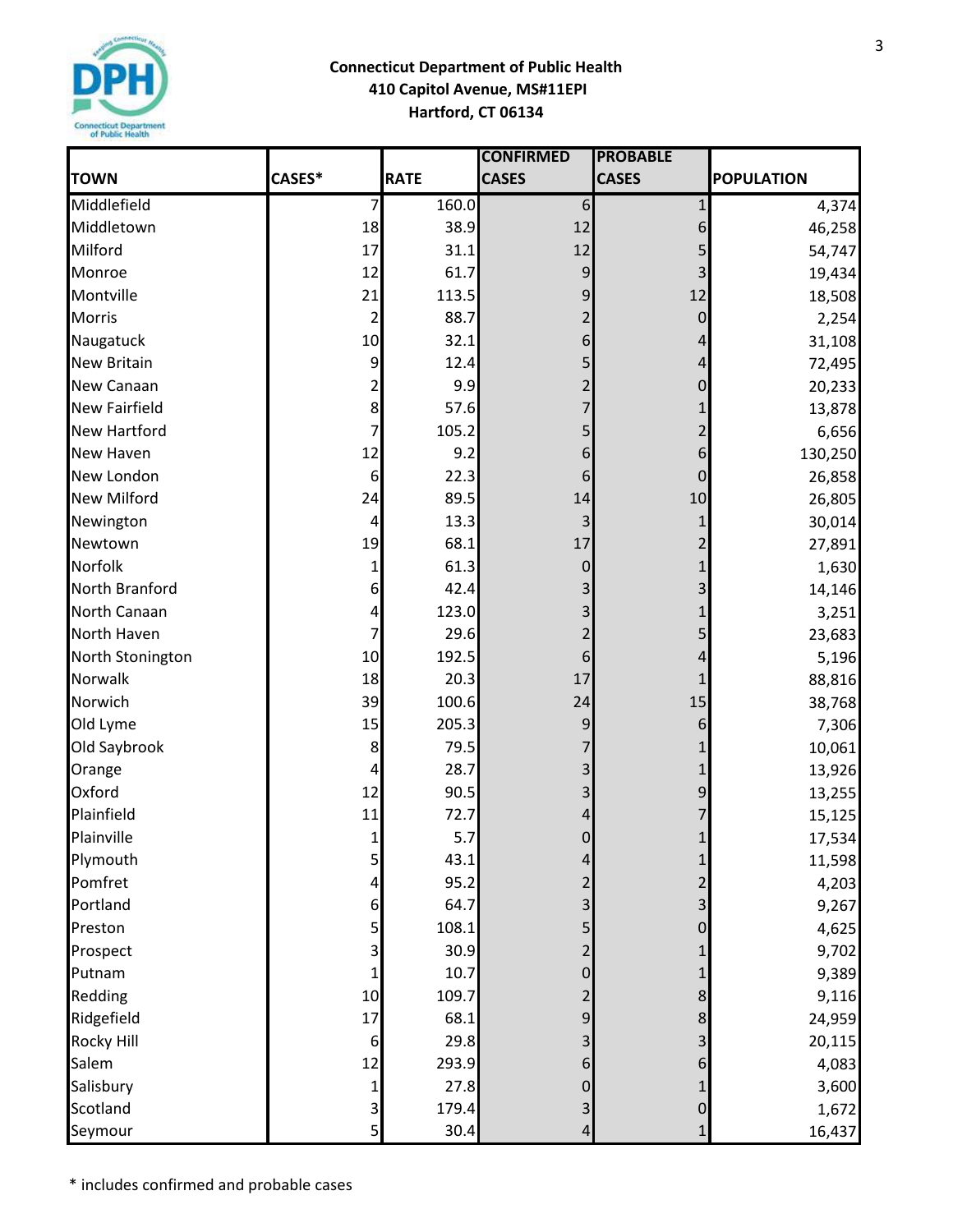

|                      |                |             | <b>CONFIRMED</b> | <b>PROBABLE</b>         |                   |
|----------------------|----------------|-------------|------------------|-------------------------|-------------------|
| <b>TOWN</b>          | CASES*         | <b>RATE</b> | <b>CASES</b>     | <b>CASES</b>            | <b>POPULATION</b> |
| Sharon               | $\overline{c}$ | 74.4        | $\pmb{0}$        | $\overline{2}$          | 2,689             |
| Shelton              | 15             | 36.5        | 8                |                         | 41,129            |
| Sherman              | 1              | 27.5        |                  | 0                       | 3,630             |
| Simsbury             | 8              | 31.5        | 7                |                         | 25,395            |
| <b>Somers</b>        | 1              | 9.3         | 0                |                         | 10,784            |
| South Windsor        | 5              | 19.1        | 2                | 3                       | 26,162            |
| Southbury            | 9              | 46.0        | 3                | 6                       | 19,571            |
| Southington          | $\overline{5}$ | 11.4        | 3                |                         | 43,834            |
| Sprague              | 5              | 174.9       | 2                | 3                       | 2,859             |
| <b>Stafford</b>      | 5              | 42.0        | 4                |                         | 11,893            |
| Stamford             | 7              | 5.4         | 5                | 2                       | 129,638           |
| <b>Sterling</b>      | $\overline{2}$ | 52.9        |                  |                         | 3,782             |
| Stonington           | 7              | 37.7        | 2                | 5                       | 18,559            |
| Stratford            | 5              | 9.6         | 4                |                         | 51,849            |
| Suffield             | 5              | 31.6        | 4                |                         | 15,814            |
| Thomaston            | 4              | 53.1        | 3                |                         | 7,535             |
| Thompson             | 4              | 42.6        |                  |                         | 9,379             |
| <b>Tolland</b>       | 15             | 102.6       | 13               | 2                       | 14,618            |
| Torrington           | 18             | 52.9        | 13               |                         | 34,044            |
| Trumbull             | 8              | 22.4        | 4                | 4                       | 35,673            |
| Union                |                | 119.2       |                  | 0                       | 839               |
| Vernon               | 6              | 20.4        |                  | 4                       | 29,359            |
| Voluntown            | 7              | 278.9       | 4                | 3                       | 2,510             |
| Wallingford          | 13             | 29.3        | 10               |                         | 44,326            |
| Warren               | 1              | 71.7        | 0                |                         | 1,395             |
| Washington           | 8              | 233.4       |                  |                         | 3,428             |
| Waterbury            | 12             | 11.2        | 9                |                         | 107,568           |
| Waterford            | 22             | 117.4       | 9                | 13                      | 18,746            |
| Watertown            | 8 <sup>1</sup> | 37.1        | 5 <sup>1</sup>   | $\overline{3}$          | 21,578            |
| <b>West Hartford</b> | 9              | 14.3        | 6                | 3                       | 62,965            |
| <b>West Haven</b>    | 6              | 11.0        | 6                |                         | 54,620            |
| Westbrook            | 9              | 131.0       | 4                |                         | 6,869             |
| Weston               | 2              | 19.5        |                  |                         | 10,252            |
| Westport             | 4              | 14.0        |                  |                         | 28,491            |
| Wethersfield         |                | 7.7         |                  |                         | 26,008            |
| Willington           | 13             | 221.7       | 12               |                         | 5,864             |
| Wilton               | 11             | 60.0        | 9                |                         | 18,343            |
| Winchester           | 5              | 47.2        |                  |                         | 10,604            |
| Windham              | 26             | 105.9       | 15               | 11                      | 24,561            |
| Windsor              | 5              | 17.4        |                  |                         | 28,733            |
| <b>Windsor Locks</b> | $\overline{c}$ | 15.6        |                  |                         | 12,854            |
| Wolcott              | 5              | 30.1        | 3                | $\overline{\mathbf{c}}$ | 16,587            |

4